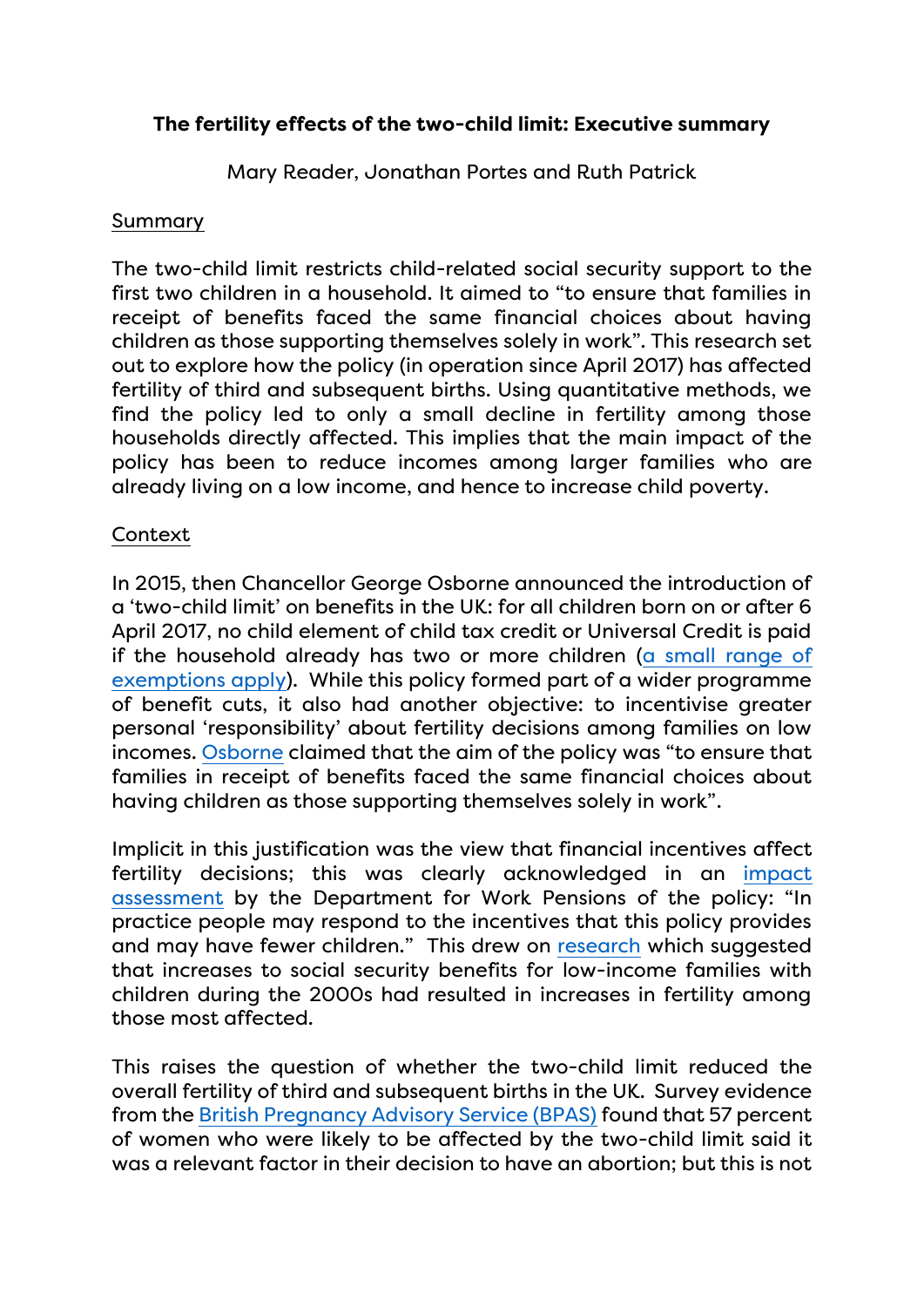a random sample and in itself cannot show the actual impact of the policy across the wider population. Our new research uses quantitative methods to investigate whether there is causal evidence that the twochild limit reduced fertility across the whole population of those affected by the two-child limit.

# Methods

In order to isolate the impact of the policy, we need to control for other, more general social trends that impact fertility. We do this using a methodology called a 'triple differences' (or 'difference-in-differencesin-differences'). We divide adult women of childbearing age into those who are on benefits (or are likely, given their socio-economic status, to be on benefits) or not; and those who already have two or more children or not. Using administrative birth records for all registered births in England and Wales from 2015 to 2019 and the Annual Population Survey, we track over time the probability of having a child for four different subgroups. We then compare these probabilities in the period prior to the two-child limit and the period after the two-child limit, and look at how fertility changed among the four groups.

By comparing those on benefits with those who are not, we can allow for differential fertility trends between poorer women and others; and by comparing those with one or no children with those with two or more, we can allow for differential fertility trends between women with different family sizes. Taken together, this enables us to estimate the causal impact of the policy on the fertility of third and subsequent births among low-income women. We use various approaches in this analysis: for more detail see the full working paper here.

### Findings

Overall, our analysis indicates that the two-child limit had a measurable, but relatively small, impact on the number of births to affected families. Figure 1 charts the probability of having a child for each of our subgroups over time: there is an observable decline after 2017 in the probability of women in low-income occupations, who already had two or more children (and hence are potentially impacted by the two-child limit), of having a subsequent child. Table 1 details these probabilities and shows how the triple difference estimate is calculated.

Our preferred estimate, taking account of the differential trends described above (which are not the result of the two-child limit) suggests that the probability of having a third or subsequent child **declined by**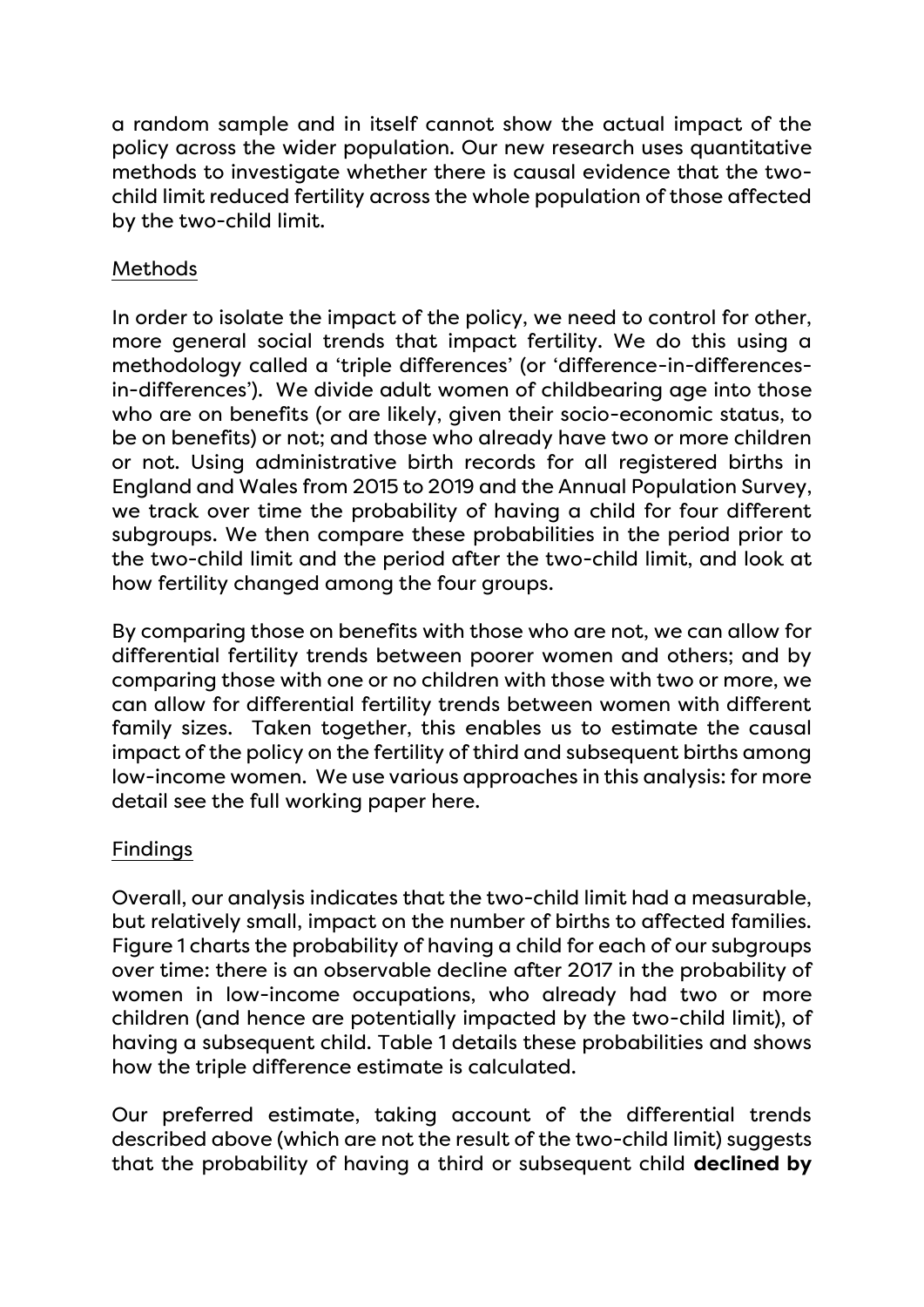**0.36 percentage points (or 5 percent)** after the reform. This suggests that the two-child limit has led to a decline in the number of third and subsequent births of approximately **5,600 a year**, just under 1 percent of total annual births in England and Wales.

| Low-income        |             |           |                         |           |
|-------------------|-------------|-----------|-------------------------|-----------|
|                   | occupations |           | High-income occupations |           |
| Year              | 2+ children | O-1 child | 2+ children             | O-1 child |
| 2015              | 0.0776      | 0.0395    | 0.0794                  | 0.0656    |
| 2016              | 0.0732      | 0.0342    | 0.0853                  | 0.0633    |
| 2017              | 0.0735      | 0.0305    | 0.0836                  | 0.0628    |
| 2018              | 0.0655      | 0.0295    | 0.0828                  | 0.0647    |
| 2019              | 0.0634      | 0.0279    | 0.0822                  | 0.063     |
| Pre (2015-16)     | 0.0754      | 0.0368    | 0.0823                  | 0.0645    |
| Post (2018-19)    | 0.0645      | 0.0287    | 0.0825                  | 0.0639    |
| First difference  | $-0.0109$   | $-0.0081$ | 0.0002                  | $-0.0006$ |
| Second difference | $-0.0028$   |           | 0.0008                  |           |
| Third difference  | $-0.0036$   |           |                         |           |
|                   |             |           |                         |           |

Table 1: Probability of having a child by family occupation, family size and year

Figure 1: Probability of having a child by low-income occupation, family size and year, 2015-2019

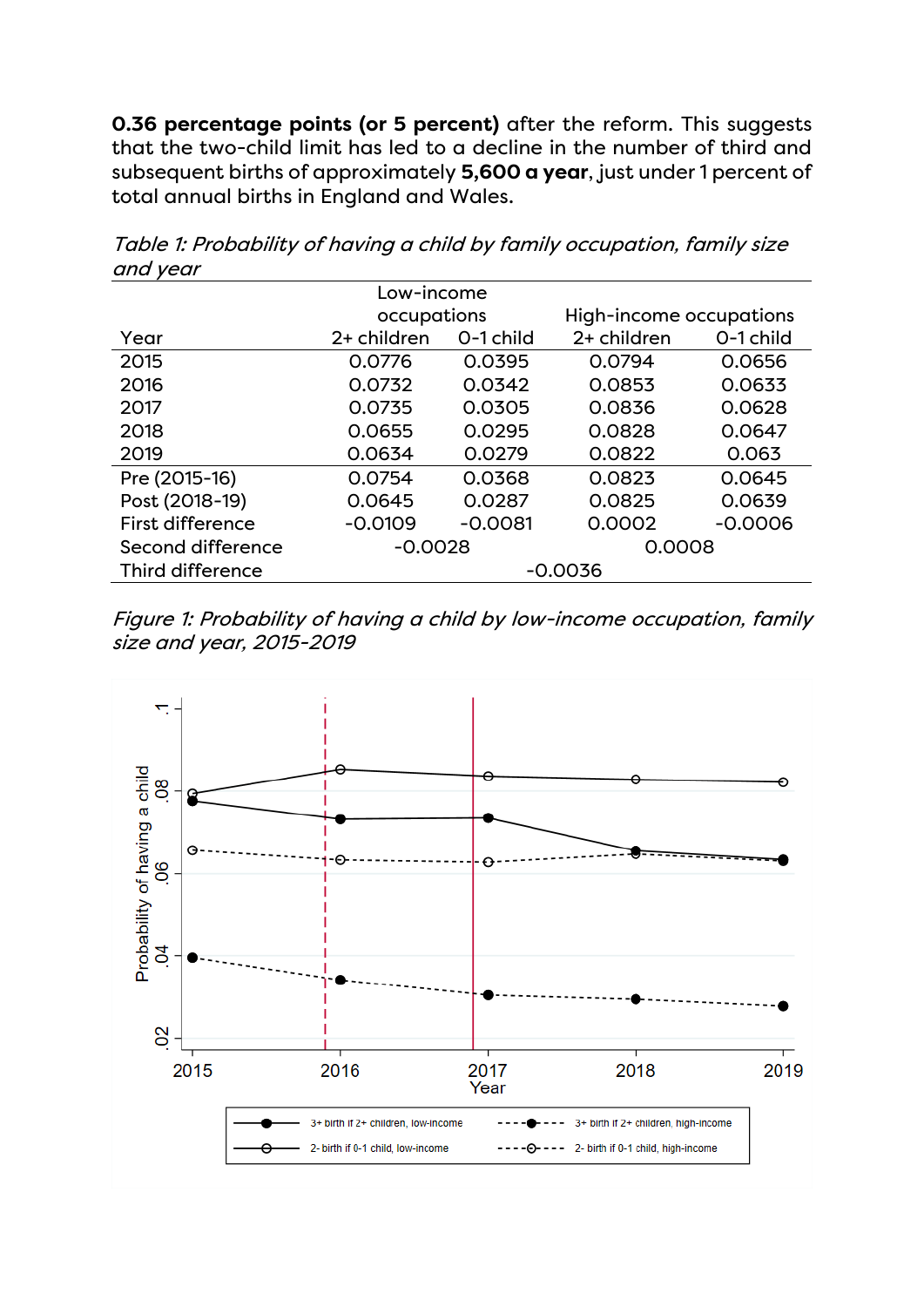This is a much smaller effect than one would expect given existing evidence on welfare and fertility. The most closely related [research](https://www.jstor.org/stable/41408911) to our own, based on the impact of benefit increases in the early 2000s, suggests that increases in child-related benefits lead to relatively large increases in fertility – approximately 3 times as large as our estimate. By contrast, our results suggest that a large cut to child benefits led to at most a small impact on fertility. How can this be the case?

Understanding the reasons for this is beyond the scope of this research. However, qualitative research by our sister project, [Benefit Changes and](https://largerfamilies.study/)  [Larger Families,](https://largerfamilies.study/) suggests that lack of information about the policy may be a factor. Approximately half of participants affected by the two-child limit did not know about the policy before having their affected child (Patrick & Andersen, forthcoming). If families don't know about the policy prior to pregnancy, fertility effects are unlikely. As the policy 'beds in' and more families become aware of it, the fertility effects may increase.

However, it is also possible that high-fertility families in the UK are less responsive to negative financial incentives. The two-child limit [disproportionately](https://www.parliament.uk/globalassets/documents/impact-assessments/IA15-006E.pdf) affects orthodox Jewish and Muslim families, who may have religious or ethical views on family size, contraception and abortion which make a fertility response less likely. Several of the affected families in the qualitative study had religious beliefs which meant that they said the two-child limit didn't impact on their conception decisions (Patrick & Andersen, forthcoming). This naturally limits the extent of the fertility response.

We also know that the two-child limit withdraws significant economic resources from families living on a low-income – approximately £2845 a year per child beyond the second. There is [evidence](https://cpag.org.uk/news-blogs/news-listings/%E2%80%98other-people-don%E2%80%99t-have-think-about-which-kid-they-love-most-month%E2%80%99) that this is having a significant effects on the wellbeing of families, including their mental health. This is likely to have negative impacts on choice and agency, which may in turn lead to reduced access to contraception and less interaction with health services, all of which could potentially increase fertility and therefore counteract some of the downward pressure on fertility.

Finally, the UK is living through a period of low fertility, in which, on average, people would like to have more children than they have. Within this context, it is plausible that while benefits increases (such as those during the 2000s, examined by Brewer et al [here\)](https://www.jstor.org/stable/41408911) enable families to realise their preferences to have more children and thereby increase fertility, benefit cuts (such as the two-child limit) do not have as large an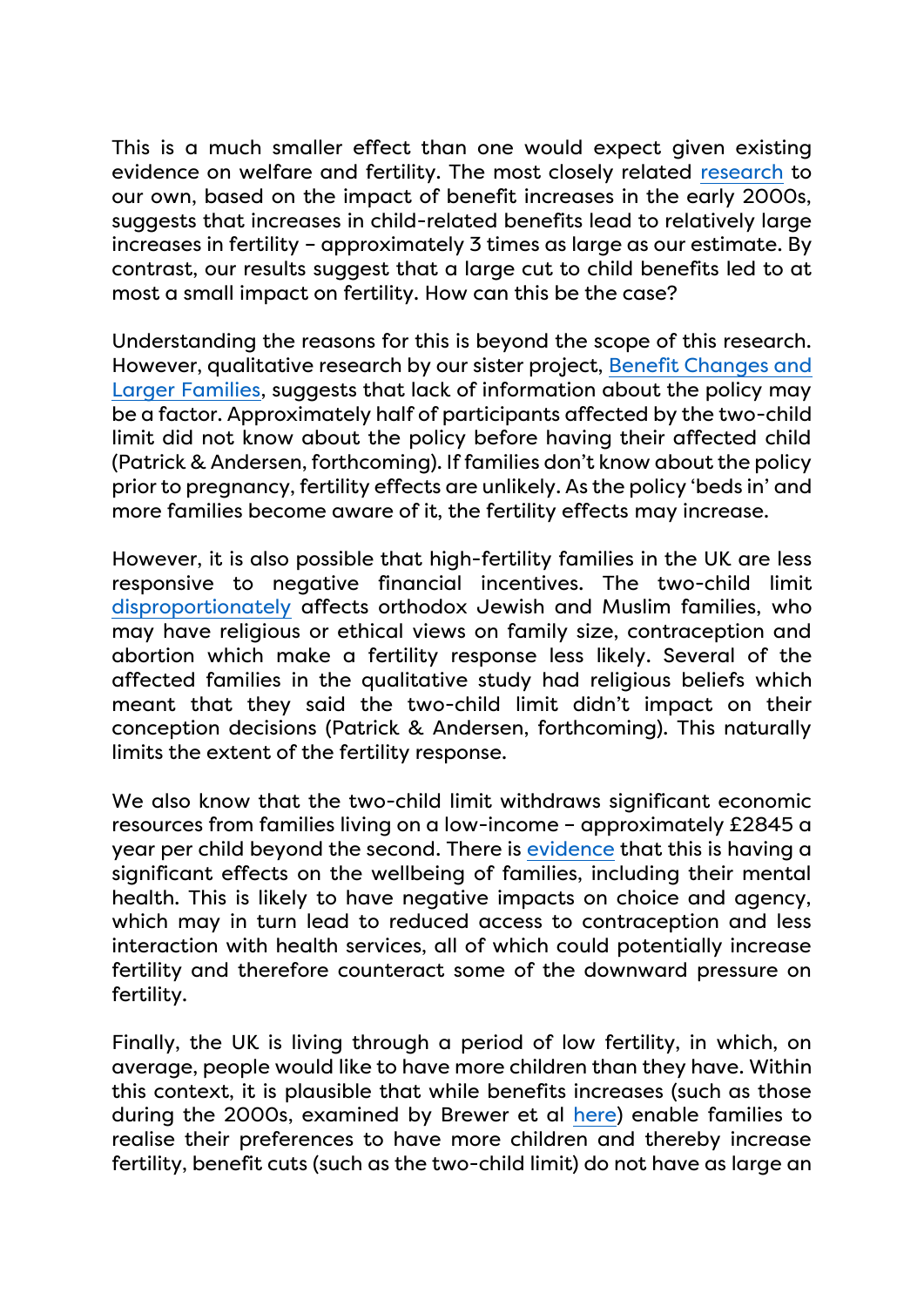effect, because people are already have fewer children than they would like, and fertility preferences are relatively 'sticky'.

# Policy implications

Our research suggests that the two-child limit is not leading to major reductions in fertility. On one level, this is a good thing: there is a persuasive case to be made that it is unethical [\(if not unlawful\)](https://www.theguardian.com/politics/2021/jul/09/supreme-court-rejects-challenge-to-universal-credit-two-child-limit) to interfere with reproductive decisions by punishing families for having more children. However, the limited fertility effects have concerning implications for child poverty. In the absence of a behavioural fertility response to the policy, the main function of the two-child limit is to deprive families living on a low-income of approximately £3000 a year. This will inevitably lead to dramatic increases in child poverty among larger families. This comes on top of existing and dramatic increases in child poverty among larger families due to social security cuts over the last decade. Since 2013/14, [child poverty](https://sticerd.lse.ac.uk/dps/case/cp/casepaper224.pdf) among larger families has risen dramatically; almost half of all children living in families with more than 2 children are in poverty . Indeed, recent [research](https://sticerd.lse.ac.uk/dps/case/cp/casepaper224.pdf) by the Benefit Changes [and Larger Families study](http://www.largerfamilies.org/) shows that most of the recent rise in child poverty overall has been driven by rising poverty among larger families. Our results suggest that this will be worsened considerably by the twochild limit.

This will have significant implications for the wellbeing of larger families, including parents and children. This is emerging from the evidence being generated by the [Benefit Changes and Larger Families](https://largerfamilies.study/) project: the twochild limit has a direct and negative effect on the ability of families to make ends meet and to afford basic essentials for their children. Given the [strong evidence](http://eprints.lse.ac.uk/103494/1/casepaper203.pdf) that poverty and income have a direct causal effect on children's outcomes, this is likely to have negative effects on children's cognitive development, health and wellbeing.

A final policy implication of our research is that it cannot simply be assumed that doing the opposite of a policy will produce opposite effects. In the case of the two-child limit, the government cited evidence that increasing benefits led to increases in fertility and assumed that the policy might lead to equivalent decreases in fertility. Yet our research suggests that these effects were much smaller than the existing base would suggest. This demonstrates that policymaking needs to be based on causal evidence specific to the policy in question, as effects can be sensitive to context.